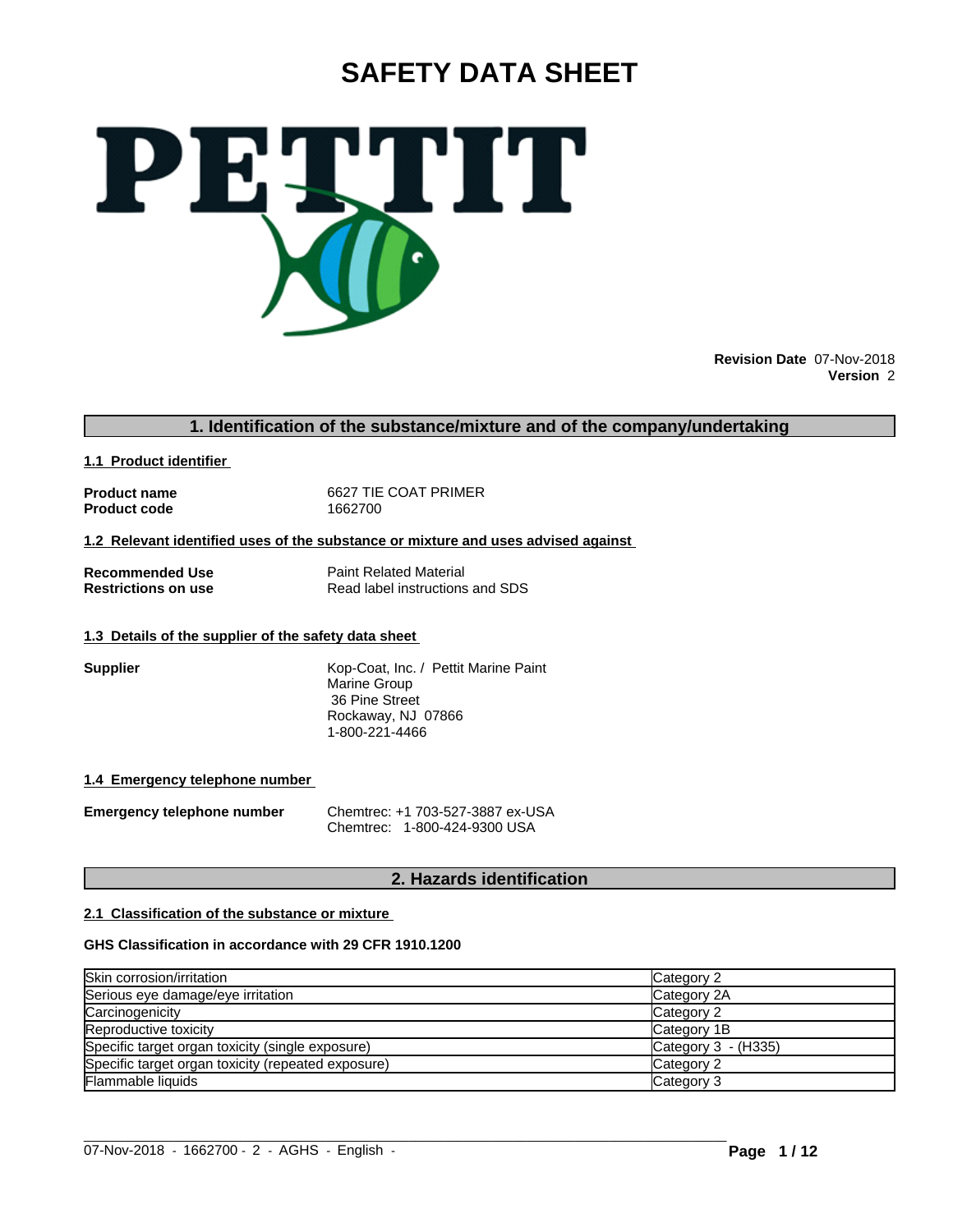## **2.2 Label elements**

**Signal Word** Danger

## **Hazard Statements**

Causes skin irritation Causes serious eye irritation Suspected of causing cancer May damage fertility or the unborn child May cause respiratory irritation. May cause drowsiness or dizziness May cause damage to organs through prolonged or repeated exposure Flammable liquid and vapor



## **Precautionary Statements - Prevention**

Obtain special instructions before use Do not handle until all safety precautions have been read and understood Wear protective gloves/protective clothing/eye protection/face protection Wash face, hands and any exposed skin thoroughly after handling Do not breathe dust/fume/gas/mist/vapors/spray Use only outdoors or in a well-ventilated area Keep away from heat/sparks/open flames/hot surfaces. - No smoking Keep container tightly closed Ground/Bond container and receiving equipment Use explosion-proof electrical/ventilating/lighting/equipment Use only non-sparking tools Take precautionary measures against static discharge Keep cool

## **Precautionary Statements - Response**

If exposed or concerned: Get medical advice/attention IF IN EYES: Rinse cautiously with water for several minutes. Remove contact lenses, if present and easy to do. Continue rinsing If eye irritation persists: Get medical advice/attention If skin irritation occurs: Get medical advice/attention IF ON SKIN (or hair): Take off immediately all contaminated clothing. Rinse skin with water/ shower Wash contaminated clothing before reuse IF INHALED: Remove person to fresh air and keep comfortable for breathing In case of fire: Use CO2, dry chemical, or foam to extinguish

 $\overline{\phantom{a}}$  ,  $\overline{\phantom{a}}$  ,  $\overline{\phantom{a}}$  ,  $\overline{\phantom{a}}$  ,  $\overline{\phantom{a}}$  ,  $\overline{\phantom{a}}$  ,  $\overline{\phantom{a}}$  ,  $\overline{\phantom{a}}$  ,  $\overline{\phantom{a}}$  ,  $\overline{\phantom{a}}$  ,  $\overline{\phantom{a}}$  ,  $\overline{\phantom{a}}$  ,  $\overline{\phantom{a}}$  ,  $\overline{\phantom{a}}$  ,  $\overline{\phantom{a}}$  ,  $\overline{\phantom{a}}$ 

## **Precautionary Statements - Storage**

## Store locked up Store in a well-ventilated place. Keep container tightly closed

#### **Precautionary Statements - Disposal**

Dispose of contents/container to an approved waste disposal plant

## **2.3. Other Hazards Hazards not otherwise classified (HNOC)**

Not Applicable

#### **2.4 Other information**

Not Applicable

**Unknown Acute Toxicity**  $\lt$  1% of the mixture consists of ingredient(s) of unknown toxicity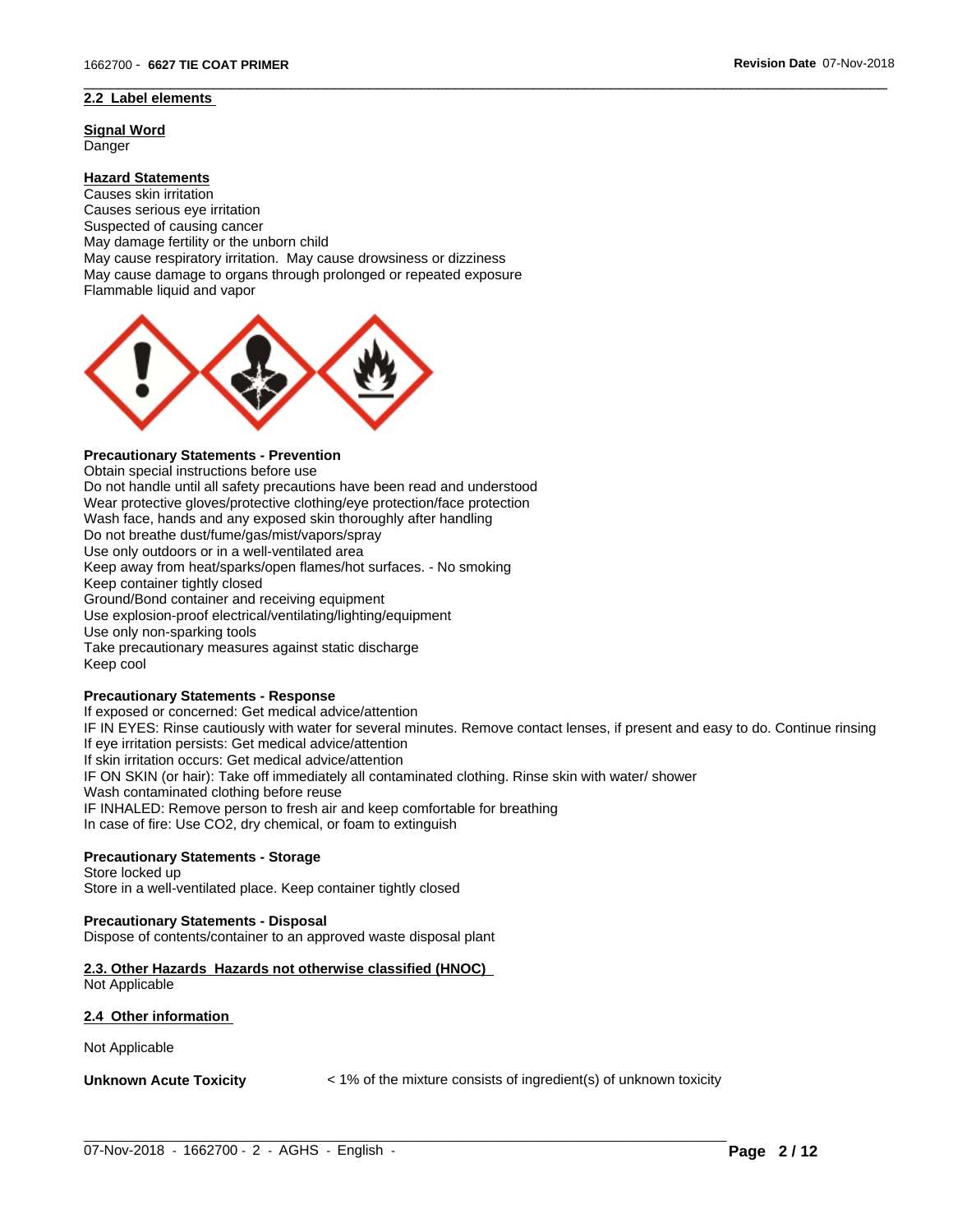## **3. Composition/Information on Ingredients**

 $\overline{\phantom{a}}$  ,  $\overline{\phantom{a}}$  ,  $\overline{\phantom{a}}$  ,  $\overline{\phantom{a}}$  ,  $\overline{\phantom{a}}$  ,  $\overline{\phantom{a}}$  ,  $\overline{\phantom{a}}$  ,  $\overline{\phantom{a}}$  ,  $\overline{\phantom{a}}$  ,  $\overline{\phantom{a}}$  ,  $\overline{\phantom{a}}$  ,  $\overline{\phantom{a}}$  ,  $\overline{\phantom{a}}$  ,  $\overline{\phantom{a}}$  ,  $\overline{\phantom{a}}$  ,  $\overline{\phantom{a}}$ 

#### **Substance**

This product is a mixture. Health hazard information is based on its components. Not applicable **Mixture**

| <b>Chemical Name</b>                  | CAS No.        | Weight-%  |
|---------------------------------------|----------------|-----------|
| Petroleum distillates, light aromatic | 64742-95-6     | $20 - 30$ |
| 1,2,4-Trimethylbenzene                | 95-63-6        | $5 - 10$  |
| Xvlene                                | 1330-20-7      | $5 - 10$  |
| Talc                                  | 14807-96-6     | $5 - 10$  |
| <b>MAGNESITE</b>                      | 546-93-0       | - 5       |
| Ethylbenzene                          | $100 - 41 - 4$ | ' - 5     |
| Iron oxide                            | 1309-37-1      | 1 - 5     |
| <b>CUMENE</b>                         | 98-82-8        | $<$ 1     |
| Toluene                               | 108-88-3       | < 1       |
| N-METHYL-2-PYRROLIDONE                | 872-50-4       | < 1       |

The exact percentage (concentration) of composition has been withheld as a trade secret.

|                                          | 4. First aid measures                                                                                                                                                                                                                                                                      |
|------------------------------------------|--------------------------------------------------------------------------------------------------------------------------------------------------------------------------------------------------------------------------------------------------------------------------------------------|
| <b>Description of first-aid measures</b> |                                                                                                                                                                                                                                                                                            |
| <b>General advice</b>                    | For further assistance, contact your local Poison Control Center.                                                                                                                                                                                                                          |
| Eye contact                              | Immediately flush with plenty of water. After initial flushing, remove any contact lenses and<br>continue flushing for at least 15 minutes. Tilt the head to prevent chemical from transferring<br>to the uncontaminated eye. Call a poison control center or doctor for treatment advice. |
| <b>Skin contact</b>                      | Call a poison control center or doctor for treatment advice. Wash off immediately with plenty<br>of water for at least 15 minutes. Remove contaminated clothing and shoes. Wash<br>contaminated clothing before reuse.                                                                     |
| <b>Inhalation</b>                        | Move victim to fresh air. If not breathing, give artificial respiration. If breathing is difficult,<br>give oxygen. Call a poison control center or doctor for treatment advice.                                                                                                           |
| Ingestion                                | Call a physician or poison control center immediately. Rinse mouth. Do NOT induce<br>vomiting. If a person vomits when lying on his back, place him in the recovery position.                                                                                                              |
|                                          | 4.2 Most important symptoms and effects, both acute and delayed                                                                                                                                                                                                                            |
| <b>Symptoms</b>                          | See Section 2.2, Label Elements and/or Section 11, Toxicological effects.                                                                                                                                                                                                                  |
|                                          | 4.3 Indication of any immediate medical attention and special treatment needed                                                                                                                                                                                                             |
| Notes to physician                       | There is no specific antidote for effects from overexposure to this material. Treat<br>symptomatically.                                                                                                                                                                                    |
|                                          | 5. Fire-Fighting Measures                                                                                                                                                                                                                                                                  |

## **5.1 Extinguishing media**

## **Suitable extinguishing media**

Water may be used to cool and prevent the rupture of containers that are exposed to the heat from a fire. Foam. Carbon dioxide (CO 2). Dry chemical. Water spray or fog.

**Unsuitable Extinguishing Media** Water may be unsuitable for extinguishing fires.

## **5.2 Special hazards arising from the substance or mixture**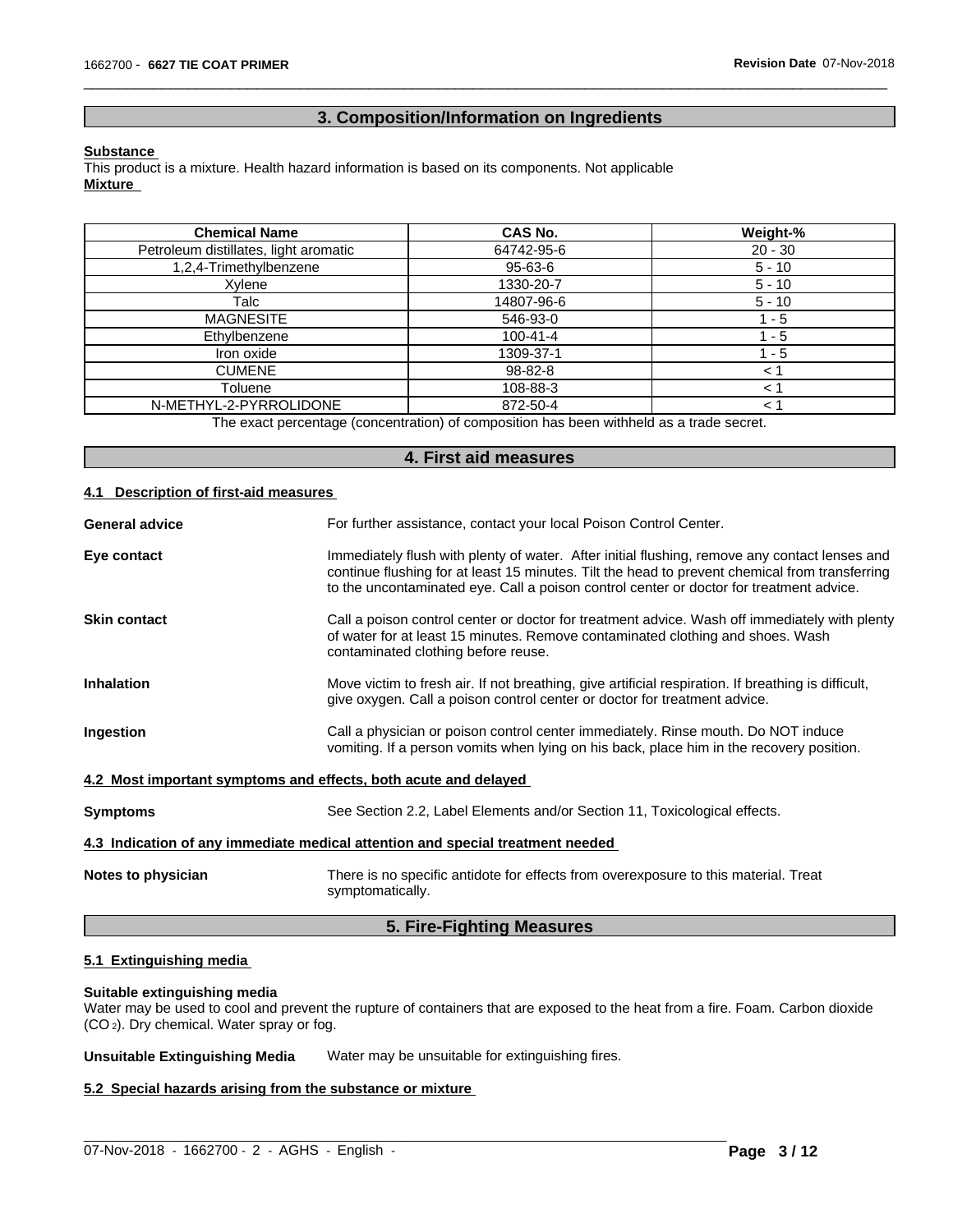## **Special Hazard**

Most vapors are heavier than air. They will spread along ground and collect in low or confined areas (sewers, basements, tanks). Vapors may travel to areas away from work site before igniting/flashing back to vapor source. Thermal decomposition can lead to release of irritating gases and vapors.

 $\overline{\phantom{a}}$  ,  $\overline{\phantom{a}}$  ,  $\overline{\phantom{a}}$  ,  $\overline{\phantom{a}}$  ,  $\overline{\phantom{a}}$  ,  $\overline{\phantom{a}}$  ,  $\overline{\phantom{a}}$  ,  $\overline{\phantom{a}}$  ,  $\overline{\phantom{a}}$  ,  $\overline{\phantom{a}}$  ,  $\overline{\phantom{a}}$  ,  $\overline{\phantom{a}}$  ,  $\overline{\phantom{a}}$  ,  $\overline{\phantom{a}}$  ,  $\overline{\phantom{a}}$  ,  $\overline{\phantom{a}}$ 

**Hazardous Combustion Products** Possible formation of carbon oxides, nitrogen oxides, and hazardous organic compounds.

**Explosion Data Sensitivity to Mechanical Impact** Not sensitive. **Sensitivity to Static Discharge** Yes.

## **5.3 Advice for firefighters**

Evacuate personnel to safe areas. Move non-burning material, as feasible, to a safe location as soon as possible. Thoroughly decontaminate all protective equipment after use. As in any fire, wear self-contained breathing apparatus pressure-demand, MSHA/NIOSH (approved or equivalent) and full protective gear. Cool containers with flooding quantities of water until well after fire is out. DO NOT extinguish a fire resulting from the flow of flammable liquid until the flow of the liquid iseffectively shut off. This precaution will help prevent the accumulation of an explosive vapor-air mixture after the initial fire is extinguished.

## **6. Accidental Release Measures**

#### **6.1 Personal precautions, protective equipment and emergency procedures**

Avoid contact with skin, eyes and clothing. Ensure adequate ventilation. ELIMINATE all ignition sources (no smoking, flares, sparks or flames in immediate area). Stop leak if you can do it without risk. Refer to protective measures listed in sections 7 and 8. Avoid exceeding of the given occupational exposure limits (see section 8). Personal protection needs must be evaluated based on information provided on this sheet and the special circumstances created by the spill including; the material spilled, the quantity of the spill, the area in which the spill occurred, and the training and the expertise of employees in the area responding to the spill.

## **6.2 Environmental precautions**

Prevent product from entering drains. Prevent entry into waterways, sewers, basements or confined areas.

#### **6.3 Methods and materials for containment and cleaning up**

| <b>Methods for Containment</b> | Absorb with earth, sand or other non-combustible material and transfer to containers for<br>later disposal. Dike far ahead of liquid spill for later disposal. Prevent further leakage or<br>spillage if safe to do so.                                                                           |
|--------------------------------|---------------------------------------------------------------------------------------------------------------------------------------------------------------------------------------------------------------------------------------------------------------------------------------------------|
| Methods for cleaning up        | Use a non-combustible material like vermiculite, sand or earth to soak up the product and<br>place into a container for later disposal. Ground and bond containers when transferring<br>material. Take precautionary measures against static discharges. Use non-sparking tools<br>and equipment. |

#### **7. Handling and storage**

## **7.1 Precautions for safe handling**

| Advice on safe handling                                          | Ensure adequate ventilation. Ground and bond containers when transferring material.<br>Empty containers may retain product residue or vapor. Do not pressurize, cut, weld, braze,<br>solder, drill, grind, or expose container to heat, flame, sparks, static electricity, or other<br>sources of ignition. No smoking. |
|------------------------------------------------------------------|-------------------------------------------------------------------------------------------------------------------------------------------------------------------------------------------------------------------------------------------------------------------------------------------------------------------------|
| <b>Hygiene measures</b>                                          | Remove and wash contaminated clothing before re-use. Do not eat, drink or smoke when<br>using this product. Wash hands before breaks and immediately after handling the product.                                                                                                                                        |
| 7.2 Conditions for safe storage, including any incompatibilities |                                                                                                                                                                                                                                                                                                                         |
| <b>Storage Conditions</b>                                        | Keep container tightly closed in a dry and well-ventilated place. Keep in properly labeled<br>containers. Keep away from food, drink and animal feedingstuffs. Store in accordance with<br>local regulations.                                                                                                           |
| <b>Materials to Avoid</b>                                        | No materials to be especially mentioned.                                                                                                                                                                                                                                                                                |
|                                                                  |                                                                                                                                                                                                                                                                                                                         |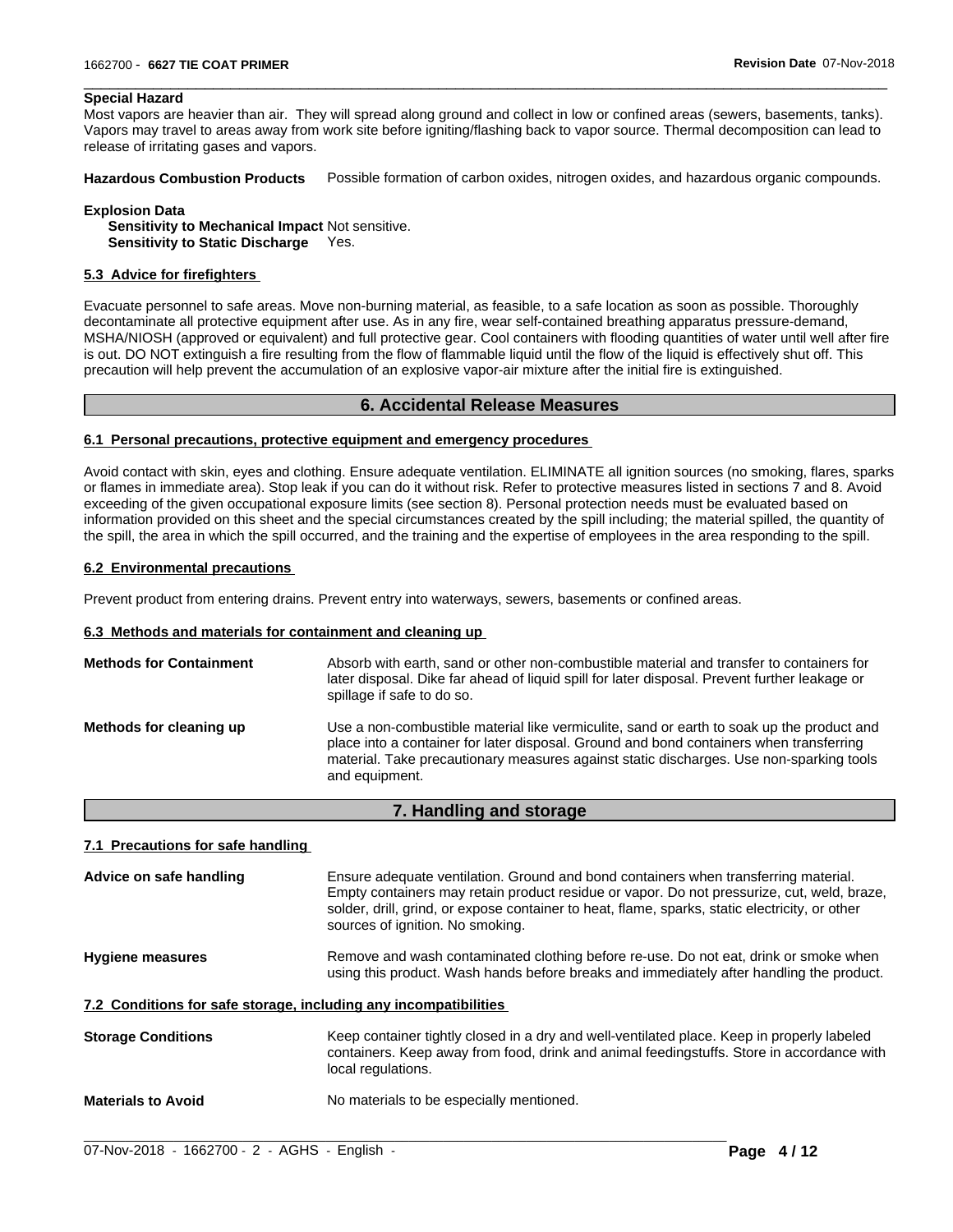## **8. Exposure controls/personal protection**

 $\overline{\phantom{a}}$  ,  $\overline{\phantom{a}}$  ,  $\overline{\phantom{a}}$  ,  $\overline{\phantom{a}}$  ,  $\overline{\phantom{a}}$  ,  $\overline{\phantom{a}}$  ,  $\overline{\phantom{a}}$  ,  $\overline{\phantom{a}}$  ,  $\overline{\phantom{a}}$  ,  $\overline{\phantom{a}}$  ,  $\overline{\phantom{a}}$  ,  $\overline{\phantom{a}}$  ,  $\overline{\phantom{a}}$  ,  $\overline{\phantom{a}}$  ,  $\overline{\phantom{a}}$  ,  $\overline{\phantom{a}}$ 

## **8.1 Exposure Guidelines**

| <b>Chemical Name</b> | <b>ACGIH TLV</b>        | <b>OSHA PEL</b>            | <b>British Columbia</b>   | Alberta                     | Quebec                      | <b>Ontario TWAEV</b>       |
|----------------------|-------------------------|----------------------------|---------------------------|-----------------------------|-----------------------------|----------------------------|
| Xylene               | STEL: 150 ppm           | TWA: 100 ppm               | TWA: 100 ppm              | TWA: 100 ppm                | TWA: 100 ppm                | TWA: 100 ppm               |
| 1330-20-7            | TWA: 100 ppm            | TWA: 435 mg/m <sup>3</sup> | STEL: 150 ppm             | TWA: 434 mg/m <sup>3</sup>  | TWA: 434 mg/m <sup>3</sup>  | STEL: 150 ppm              |
|                      |                         |                            |                           | STEL: 150 ppm               | STEL: 150 ppm               |                            |
|                      |                         |                            |                           | STEL: 651 mg/m <sup>3</sup> | STEL: 651 mg/m <sup>3</sup> |                            |
| Talc                 | TWA: $2 \text{ mg/m}^3$ | TWA: 20 mppcf if           | TWA: $2 \text{ mq/m}^3$   | TWA: $2 \text{ mg/m}^3$     | TWA: $3 \text{ mg/m}^3$     | TWA: $2 \text{ mg/m}^3$    |
| 14807-96-6           | particulate matter      | 1% Quartz or more,         |                           |                             |                             |                            |
|                      | containing no           | use Quartz limit           |                           |                             |                             |                            |
|                      | asbestos and <1%        |                            |                           |                             |                             |                            |
|                      | crystalline silica,     |                            |                           |                             |                             |                            |
|                      | respirable fraction     |                            |                           |                             |                             |                            |
| <b>MAGNESITE</b>     |                         | TWA: 15 mg/m <sup>3</sup>  | TWA: 10 mg/m <sup>3</sup> |                             | TWA: 10 mg/m <sup>3</sup>   | TWA: 10 mg/m <sup>3</sup>  |
| 546-93-0             |                         | total dust                 | TWA: $3 \text{ mg/m}^3$   |                             |                             |                            |
|                      |                         | TWA: $5 \text{ ma/m}^3$    |                           |                             |                             |                            |
|                      |                         | respirable fraction        |                           |                             |                             |                            |
| Ethylbenzene         | TWA: 20 ppm             | TWA: 100 ppm               | TWA: 20 ppm               | TWA: 100 ppm                | TWA: 100 ppm                | TWA: 20 ppm                |
| $100 - 41 - 4$       |                         | TWA: $435 \text{ mg/m}^3$  |                           | TWA: 434 mg/m <sup>3</sup>  | TWA: 434 mg/m <sup>3</sup>  |                            |
|                      |                         |                            |                           | STEL: 125 ppm               | STEL: 125 ppm               |                            |
|                      |                         |                            |                           | STEL: 543 mg/m <sup>3</sup> | STEL: $543 \text{ mg/m}^3$  |                            |
| Iron oxide           | TWA: $5 \text{ mg/m}^3$ | TWA: 10 mg/m <sup>3</sup>  | TWA: 10 mg/m <sup>3</sup> | TWA: $5 \text{ mg/m}^3$     | TWA: $5 \text{ mg/m}^3$     | TWA: $5 \text{ mg/m}^3$    |
| 1309-37-1            | respirable fraction     | fume                       | TWA: $3 \text{ mg/m}^3$   |                             | TWA: $10 \text{ mg/m}^3$    |                            |
|                      |                         | TWA: 15 mg/m <sup>3</sup>  | TWA: $5 \text{ mg/m}^3$   |                             |                             |                            |
|                      |                         | total dust                 | STEL: $10 \text{ mg/m}^3$ |                             |                             |                            |
|                      |                         | TWA: $5 \text{ mg/m}^3$    |                           |                             |                             |                            |
|                      |                         | respirable fraction        |                           |                             |                             |                            |
| <b>CUMENE</b>        | TWA: 50 ppm             | TWA: 50 ppm                | TWA: 25 ppm               | TWA: 50 ppm                 | TWA: 50 ppm                 | TWA: 50 ppm                |
| 98-82-8              |                         | TWA: 245 mg/m <sup>3</sup> | STEL: 75 ppm              | TWA: 246 mg/m <sup>3</sup>  | TWA: 246 mg/m <sup>3</sup>  |                            |
|                      |                         | $S^*$                      |                           |                             |                             |                            |
| Toluene              | TWA: 20 ppm             | TWA: 200 ppm               | <b>TWA: 20 ppm</b>        | TWA: 50 ppm                 | TWA: 50 ppm                 | TWA: 20 ppm                |
| 108-88-3             |                         | Ceiling: 300 ppm           | Adverse                   | TWA: 188 mg/m <sup>3</sup>  | TWA: 188 mg/m <sup>3</sup>  |                            |
|                      |                         |                            | reproductive effect       | Skin                        | <b>Skin</b>                 |                            |
| N-METHYL-2-PYRRO     |                         |                            |                           |                             |                             | TWA: 400 mg/m <sup>3</sup> |
| <b>LIDONE</b>        |                         |                            |                           |                             |                             |                            |
| 872-50-4             |                         |                            |                           |                             |                             |                            |

## **8.2 Appropriate engineering controls**

**Engineering Measures** Ensure adequate ventilation, especially in confined areas. Where reasonably practicable this should be achieved by the use of local exhaust ventilation and good general extraction. Use adequate ventilation to maintain airborne concentrations at levels below permissible or recommended occupational exposure limits.

## **8.3 Individual protection measures, such as personal protective equipment**

.

| <b>Eye/Face Protection</b>    | Safety glasses with side-shields. If splashes are likely to occur, wear Tightly fitting safety<br>goggles.                                                                                                                                                                                                                                                                                                                                                      |
|-------------------------------|-----------------------------------------------------------------------------------------------------------------------------------------------------------------------------------------------------------------------------------------------------------------------------------------------------------------------------------------------------------------------------------------------------------------------------------------------------------------|
| Skin and body protection      | Solvent-resistant gloves. Nitrile rubber. Neoprene gloves. Impervious butyl rubber gloves.<br>Please observe the instructions regarding permeability and breakthrough time which are<br>provided by the supplier of the gloves. Also take into consideration the specific local<br>conditions under which the product is used, such as the danger of cuts, abrasion. Wear<br>suitable protective clothing. Remove and wash contaminated clothing before re-use. |
| <b>Respiratory protection</b> | If exposure limits are exceeded or irritation is experienced, NIOSH/MSHA approved<br>respiratory protection should be worn. Respiratory protection must be provided in<br>accordance with current local regulations.                                                                                                                                                                                                                                            |
| <b>Hygiene measures</b>       | See section 7 for more information                                                                                                                                                                                                                                                                                                                                                                                                                              |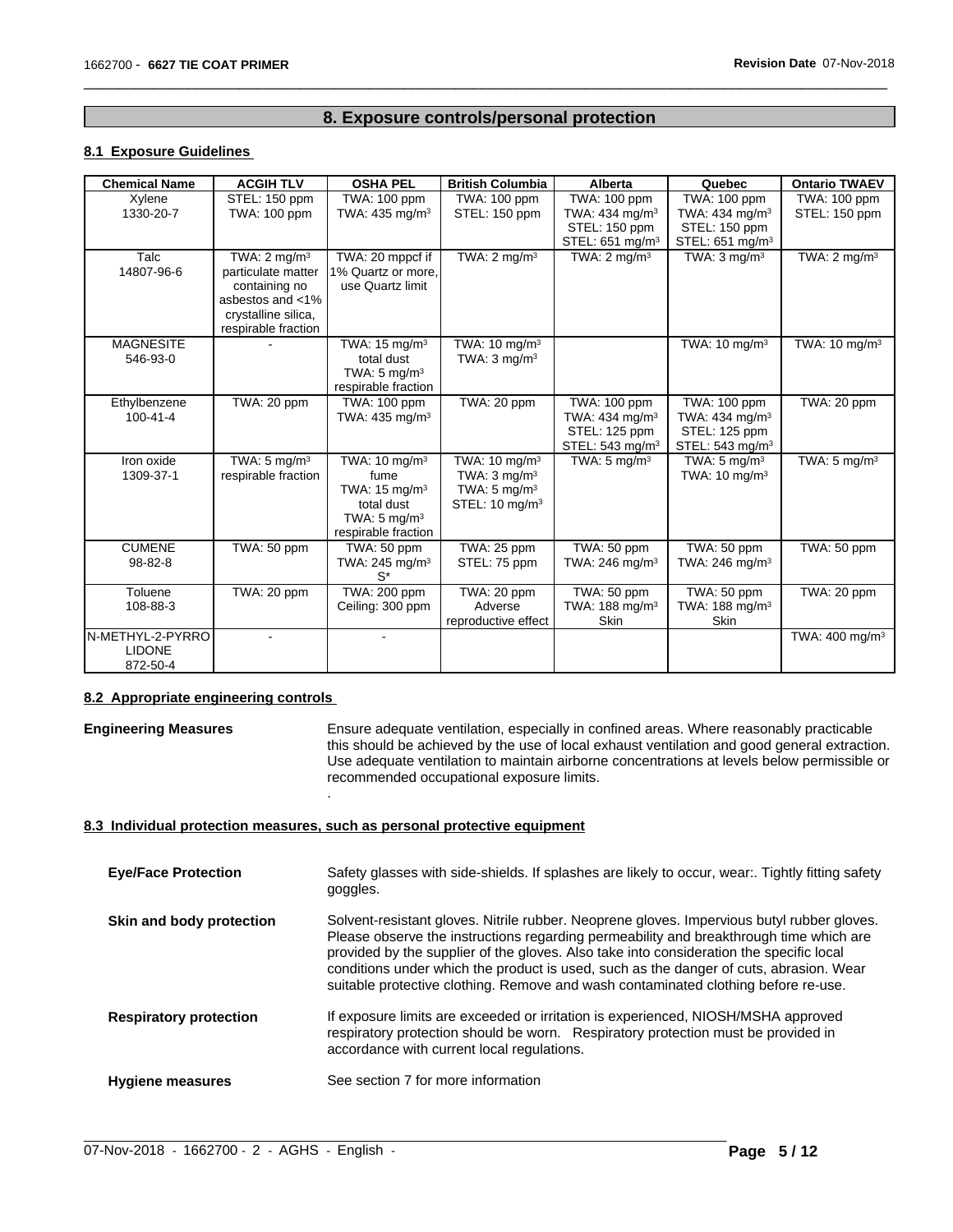## **9. Physical and chemical properties**

 $\overline{\phantom{a}}$  ,  $\overline{\phantom{a}}$  ,  $\overline{\phantom{a}}$  ,  $\overline{\phantom{a}}$  ,  $\overline{\phantom{a}}$  ,  $\overline{\phantom{a}}$  ,  $\overline{\phantom{a}}$  ,  $\overline{\phantom{a}}$  ,  $\overline{\phantom{a}}$  ,  $\overline{\phantom{a}}$  ,  $\overline{\phantom{a}}$  ,  $\overline{\phantom{a}}$  ,  $\overline{\phantom{a}}$  ,  $\overline{\phantom{a}}$  ,  $\overline{\phantom{a}}$  ,  $\overline{\phantom{a}}$ 

## **9.1 Information on basic physical and chemical properties**

| <b>Physical state</b>                                           | Liquid                            |                                                      |                          |
|-----------------------------------------------------------------|-----------------------------------|------------------------------------------------------|--------------------------|
| Appearance                                                      | No information available          | Color                                                | Red                      |
| Odor                                                            | Aromatic solvent                  | <b>Odor Threshold</b>                                | No information available |
|                                                                 |                                   |                                                      |                          |
| <b>Property</b>                                                 | <b>Values</b>                     | Remarks • Methods                                    |                          |
| рH                                                              |                                   |                                                      |                          |
| <b>Melting/freezing point</b>                                   |                                   | No information available                             |                          |
| <b>Boiling point/boiling range</b><br><b>Flash Point</b>        | 161 °C / 322 °F<br>46 °C / 115 °F |                                                      |                          |
| <b>Evaporation rate</b>                                         | $<$ 1                             |                                                      |                          |
| Flammability (solid, gas)                                       |                                   | No information available                             |                          |
| <b>Flammability Limits in Air</b>                               |                                   |                                                      |                          |
| upper flammability limit                                        |                                   | No information available                             |                          |
| lower flammability limit                                        |                                   | No information available                             |                          |
| Vapor pressure                                                  |                                   | No information available                             |                          |
| <b>Vapor density</b>                                            |                                   | No information available                             |                          |
| <b>Specific Gravity</b>                                         | 1.293                             |                                                      |                          |
| <b>Water solubility</b>                                         |                                   | No information available                             |                          |
| Solubility in other solvents                                    |                                   | No information available                             |                          |
| <b>Partition coefficient</b>                                    |                                   | No information available                             |                          |
| <b>Autoignition temperature</b>                                 |                                   | No information available<br>No information available |                          |
| <b>Decomposition temperature</b><br><b>Viscosity, kinematic</b> | $> 22$ mm $2/s$                   |                                                      |                          |
| Viscosity, dynamic                                              |                                   | No information available                             |                          |
| <b>Explosive properties</b>                                     |                                   | No information available                             |                          |
| <b>Oxidizing Properties</b>                                     |                                   | No information available                             |                          |
| 9.2 Other information                                           |                                   |                                                      |                          |
| Volatile organic compounds (VOC)<br>content                     | 500 g/L                           |                                                      |                          |
| <b>Density</b>                                                  | 10.78 lb/gal                      |                                                      |                          |
|                                                                 |                                   |                                                      |                          |

## **10. Stability and Reactivity**

#### **10.1 Reactivity**

No dangerous reaction known under conditions of normal use

## **10.2 Chemical stability**

Stable under recommended storage conditions

#### **10.3 Possibility of hazardous reactions**

None under normal processing.

## **10.4 Conditions to Avoid**

Keep away from heat, sparks and flames.

## **10.5 Incompatible Materials**

No materials to be especially mentioned.

## **10.6 Hazardous Decomposition Products**

Thermal decomposition can lead to release of irritating gases and vapors. None under normal use conditions.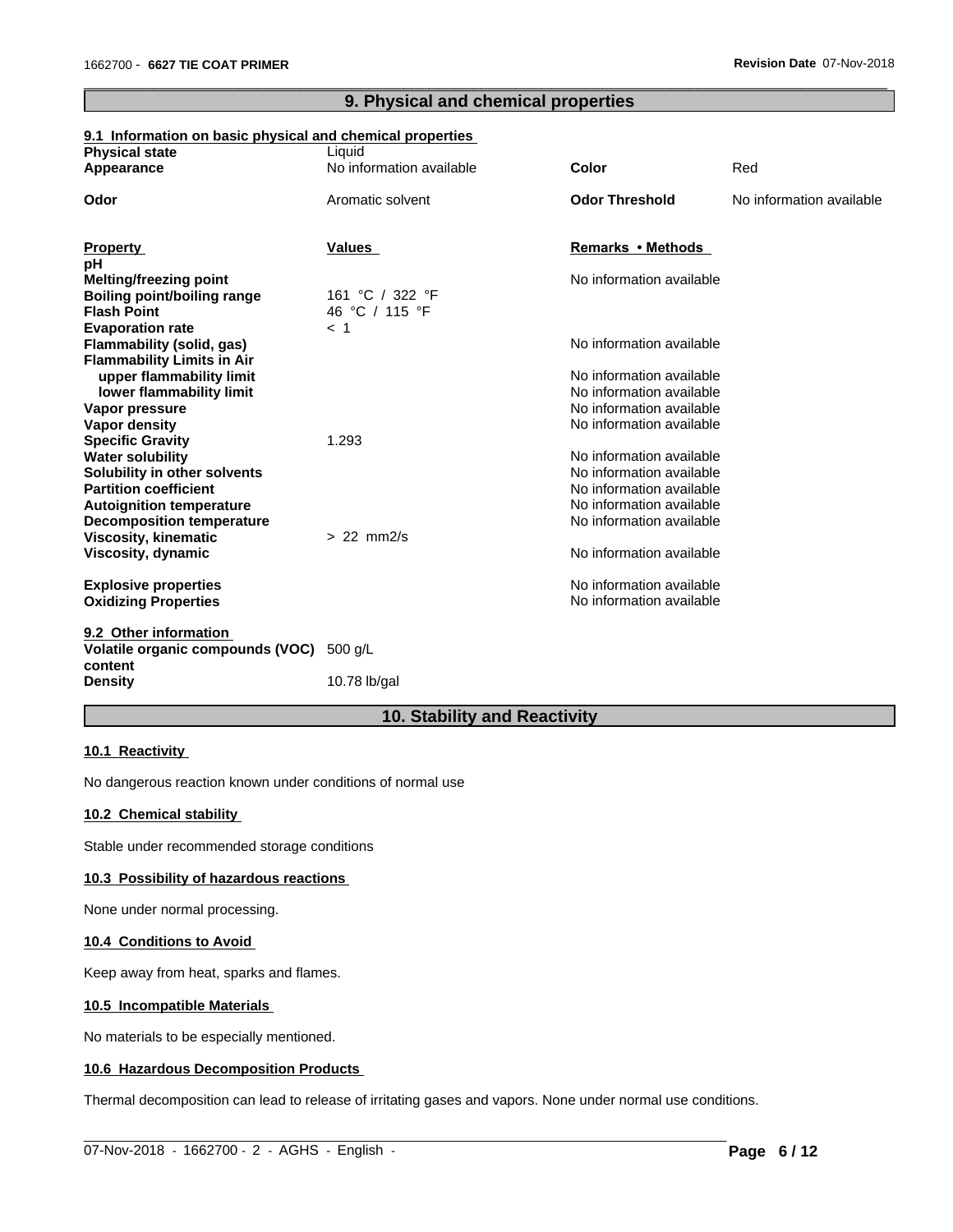## **11. Toxicological information**

 $\overline{\phantom{a}}$  ,  $\overline{\phantom{a}}$  ,  $\overline{\phantom{a}}$  ,  $\overline{\phantom{a}}$  ,  $\overline{\phantom{a}}$  ,  $\overline{\phantom{a}}$  ,  $\overline{\phantom{a}}$  ,  $\overline{\phantom{a}}$  ,  $\overline{\phantom{a}}$  ,  $\overline{\phantom{a}}$  ,  $\overline{\phantom{a}}$  ,  $\overline{\phantom{a}}$  ,  $\overline{\phantom{a}}$  ,  $\overline{\phantom{a}}$  ,  $\overline{\phantom{a}}$  ,  $\overline{\phantom{a}}$ 

## **11.1 Acute toxicity**

## **Numerical measures of toxicity: Product Information**

## **The following values are calculated based on chapter 3.1 of the GHS document**

| Unknown Acute Toxicity | $\leq$ 1% of the mixture consists of ingredient(s) of unknown toxicity |
|------------------------|------------------------------------------------------------------------|
| Oral LD50              | 7,691.00 mg/kg                                                         |
| <b>Dermal LD50</b>     | 6,374.00 mg/kg                                                         |
| LC50 (Dust/Mist)       | 15.70 $mg/l$                                                           |
| LC50 (Vapor)           | 65.00 mg/l                                                             |

## **Numerical measures of toxicity: Component Information**

| <b>Chemical Name</b>                                | LD50 Oral             | LD50 Dermal                 | <b>LC50 Inhalation</b>            |
|-----------------------------------------------------|-----------------------|-----------------------------|-----------------------------------|
| Petroleum distillates, light aromatic<br>64742-95-6 | $> 5,000$ mg/kg (Rat) | $>$ 2000 mg/kg (Rabbit)     | $> 3400$ ppm (Rat) 4 h            |
| 1,2,4-Trimethylbenzene<br>$95 - 63 - 6$             | 3280 mg/kg (Rat)      | $>$ 3160 mg/kg (Rabbit)     | $= 18$ g/m <sup>3</sup> (Rat) 4 h |
| Xylene<br>1330-20-7                                 | 3500 mg/kg (Rat)      | $>$ 4350 mg/kg (Rabbit)     | $= 29.08$ mg/L (Rat) 4 h          |
| Ethylbenzene<br>$100 - 41 - 4$                      | 3500 mg/kg (Rat)      | $= 15400$ mg/kg (Rabbit)    | $= 17.2$ mg/L (Rat) 4 h           |
| Iron oxide<br>1309-37-1                             | 10000 mg/kg (Rat)     |                             |                                   |
| <b>CUMENE</b><br>98-82-8                            | 1400 mg/kg (Rat)      | $= 12300 \mu L/kg$ (Rabbit) | 8700 ppm (Rat) 4-h                |
| Toluene<br>108-88-3                                 | 2600 mg/kg (Rat)      | $= 12000$ mg/kg (Rabbit)    | $= 28.1$ mg/L (Rat) 4 h           |
| N-METHYL-2-PYRROLIDONE<br>872-50-4                  | 3598 mg/kg (Rat)      | $= 8$ g/kg (Rabbit)         | $> 5100$ ppm (Rat) 4 h            |

 $\_$  ,  $\_$  ,  $\_$  ,  $\_$  ,  $\_$  ,  $\_$  ,  $\_$  ,  $\_$  ,  $\_$  ,  $\_$  ,  $\_$  ,  $\_$  ,  $\_$  ,  $\_$  ,  $\_$  ,  $\_$  ,  $\_$  ,  $\_$  ,  $\_$  ,  $\_$  ,  $\_$  ,  $\_$  ,  $\_$  ,  $\_$  ,  $\_$  ,  $\_$  ,  $\_$  ,  $\_$  ,  $\_$  ,  $\_$  ,  $\_$  ,  $\_$  ,  $\_$  ,  $\_$  ,  $\_$  ,  $\_$  ,  $\_$  ,

## **11.2 Information on toxicologicaleffects**

## **Skin corrosion/irritation**

Product Information • No information available Component Information

• No information available

## **Serious eye damage/eye irritation**

Product Information • No information available Component Information • No information available

## **Respiratory or skin sensitization**

Product Information • No information available Component Information • No information available

#### **Germ cell mutagenicity**

Product Information • No information available Component Information • No information available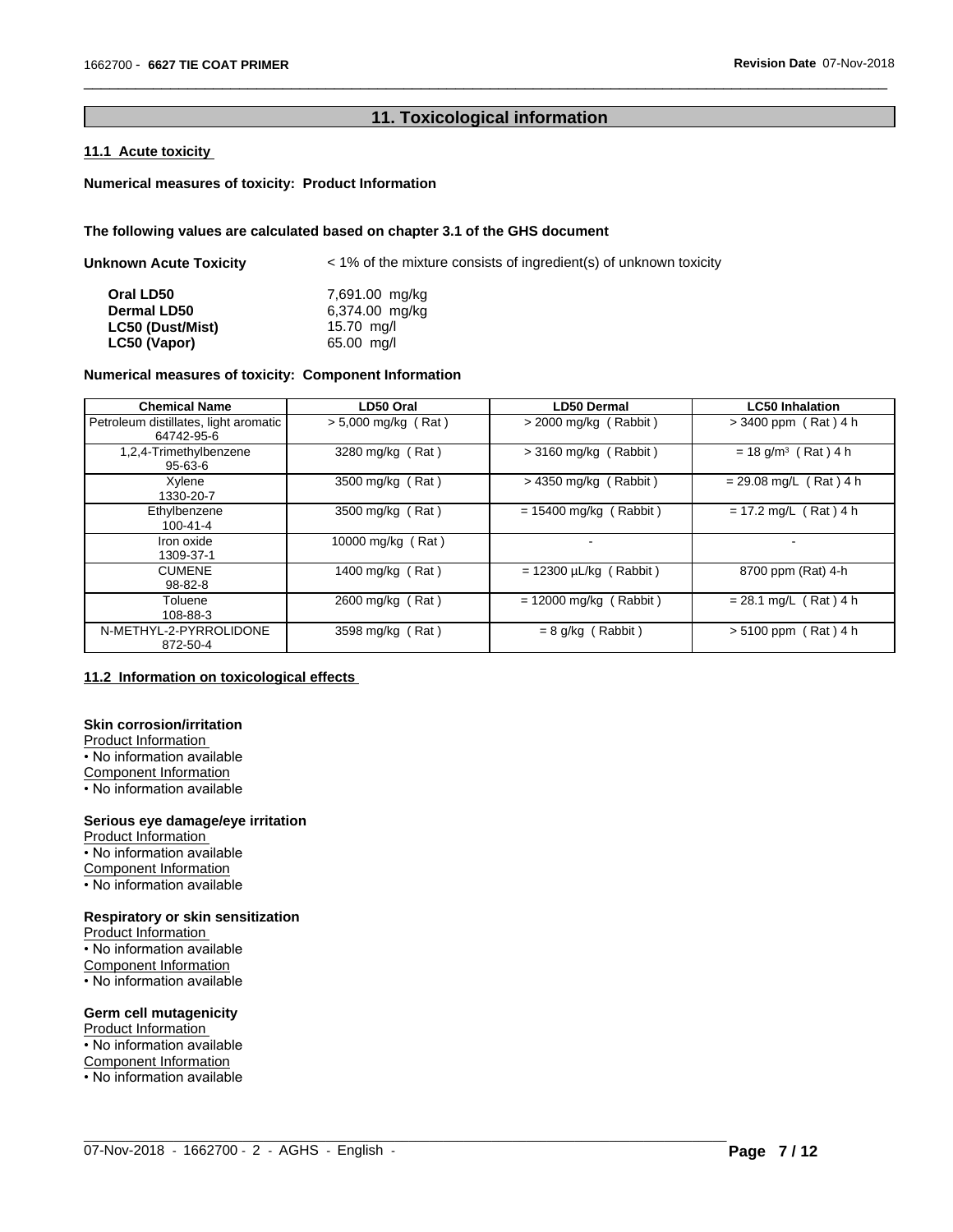## **Carcinogenicity**

Product Information

• The table below indicates whether each agency has listed any ingredient as a carcinogen

Component Information

• Contains a known or suspected carcinogen

| <b>Chemical Name</b>           | <b>ACGIH</b> | <b>IARC</b> | <b>NTP</b>             | <b>OSHA</b> |
|--------------------------------|--------------|-------------|------------------------|-------------|
| Ethylbenzene<br>100-41-4       |              | Group 2B    |                        |             |
| <b>CUMENE</b><br>$98 - 82 - 8$ |              | Group 2B    | Reasonably Anticipated |             |

 $\overline{\phantom{a}}$  ,  $\overline{\phantom{a}}$  ,  $\overline{\phantom{a}}$  ,  $\overline{\phantom{a}}$  ,  $\overline{\phantom{a}}$  ,  $\overline{\phantom{a}}$  ,  $\overline{\phantom{a}}$  ,  $\overline{\phantom{a}}$  ,  $\overline{\phantom{a}}$  ,  $\overline{\phantom{a}}$  ,  $\overline{\phantom{a}}$  ,  $\overline{\phantom{a}}$  ,  $\overline{\phantom{a}}$  ,  $\overline{\phantom{a}}$  ,  $\overline{\phantom{a}}$  ,  $\overline{\phantom{a}}$ 

## **Reproductive toxicity**

Product Information • No information available Component Information

• No information available

## **STOT - single exposure**

No information available

## **STOT - repeated exposure**

• May cause adverse liver effects

## **Other adverse effects**

Product Information

• No information available

Component Information • No information available

## **Aspiration hazard**

Product Information • Risk of serious damage to the lungs (by aspiration) Component Information • No information available

## **12. Ecological information**

## **12.1 Toxicity**

**Ecotoxicity No information available** 

< 1 % of the mixture consists of components(s) of unknown hazards to the aquatic environment

#### **Ecotoxicity effects**

| <b>Chemical Name</b>                  | <b>Toxicity to algae</b> | <b>Toxicity to fish</b>                                                                                                                                                                                                                                                                                                                                                                       | Toxicity to daphnia and other<br>aquatic invertebrates                                  |
|---------------------------------------|--------------------------|-----------------------------------------------------------------------------------------------------------------------------------------------------------------------------------------------------------------------------------------------------------------------------------------------------------------------------------------------------------------------------------------------|-----------------------------------------------------------------------------------------|
| Petroleum distillates, light aromatic |                          | LC50: 96 h Oncorhynchus mykiss                                                                                                                                                                                                                                                                                                                                                                | EC50: 48 h Daphnia magna 6.14                                                           |
| 64742-95-6                            |                          | $9.22 \text{ mq/L}$                                                                                                                                                                                                                                                                                                                                                                           | mg/L                                                                                    |
| 1,2,4-Trimethylbenzene                |                          | LC50: 96 h Pimephales promelas                                                                                                                                                                                                                                                                                                                                                                | EC50: 48 h Daphnia magna 6.14                                                           |
| 95-63-6                               |                          | 7.19 - 8.28 mg/L flow-through                                                                                                                                                                                                                                                                                                                                                                 | mg/L                                                                                    |
| Xylene<br>1330-20-7                   |                          | LC50: 96 h Pimephales promelas<br>23.53 - 29.97 mg/L static LC50: 96<br>h Cyprinus carpio 780 mg/L<br>semi-static LC50: 96 h Cyprinus<br>carpio 780 mg/L LC50: 96 h Poecilia<br>reticulata 30.26 - 40.75 mg/L static<br>LC50: 96 h Pimephales promelas<br>13.4 mg/L flow-through LC50: 96 h<br>Oncorhynchus mykiss 2.661 - 4.093<br>mg/L static LC50: 96 h<br>Oncorhynchus mykiss 13.5 - 17.3 | EC50: 48 h water flea $3.82 \text{ mg/L}$<br>LLC50: 48 h Gammarus lacustris 0.6<br>mg/L |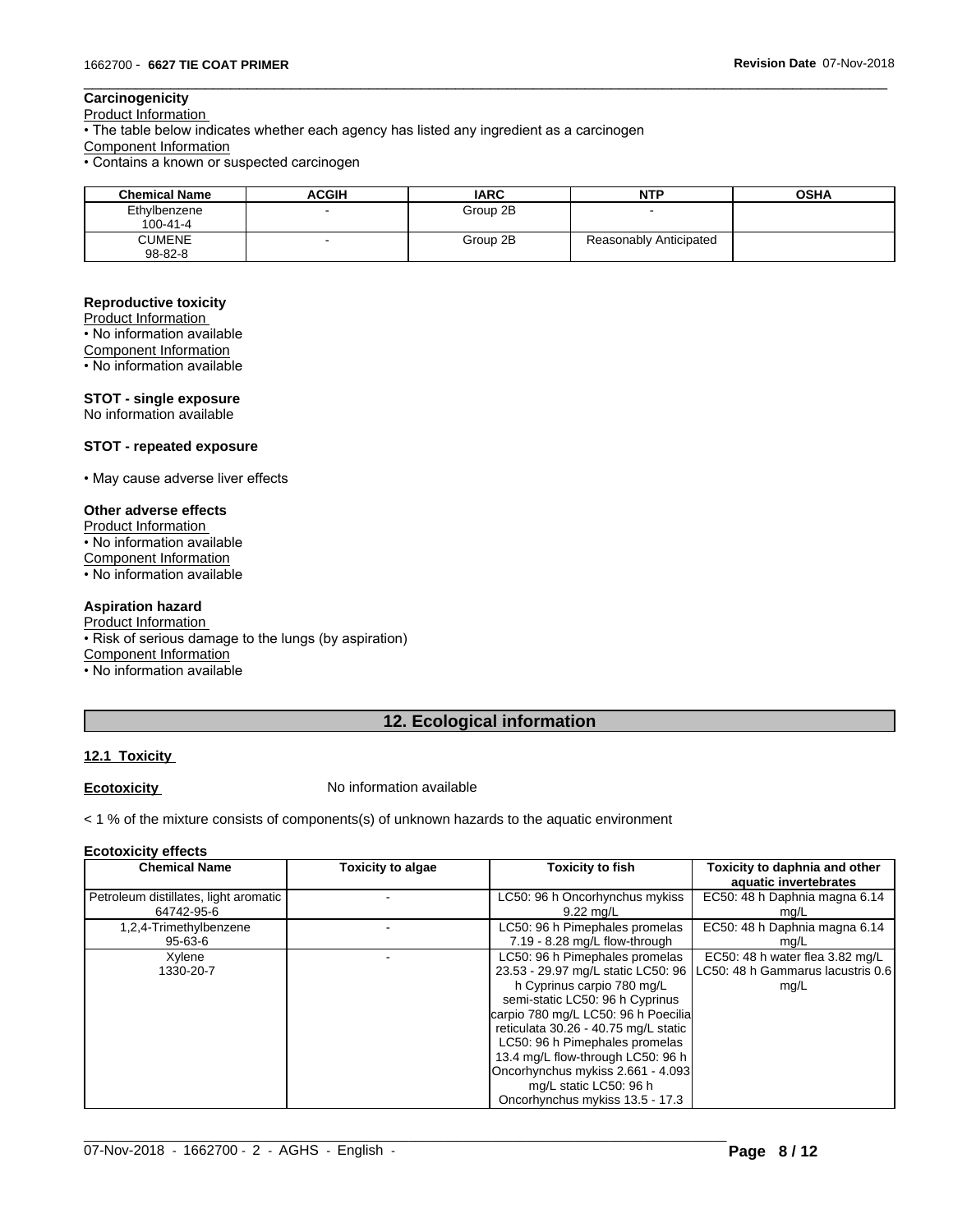| Talc<br>14807-96-6<br>Ethylbenzene<br>100-41-4 | ÷.<br>EC50: 72 h Pseudokirchneriella<br>subcapitata 4.6 mg/L EC50: 96 h<br>Pseudokirchneriella subcapitata 438<br>mg/L EC50: 72 h<br>Pseudokirchneriella subcapitata 2.6<br>- 11.3 mg/L static EC50: 96 h | mg/L LC50: 96 h Lepomis<br>macrochirus 13.1 - 16.5 mg/L<br>flow-through LC50: 96 h Lepomis<br>macrochirus 19 mg/L LC50: 96 h<br>Lepomis macrochirus 7.711 - 9.591<br>mg/L static<br>LC50: 96 h Brachydanio rerio 100<br>g/L semi-static<br>LC50: 96 h Oncorhynchus mykiss<br>11.0 - 18.0 mg/L static LC50: 96 h<br>Oncorhynchus mykiss 4.2 mg/L<br>semi-static LC50: 96 h Pimephales<br>promelas 7.55 - 11 mg/L<br>flow-through LC50: 96 h Lepomis                                                                                                  | $\overline{a}$<br>EC50: 48 h Daphnia magna 1.8 -<br>$2.4$ mg/L                            |
|------------------------------------------------|-----------------------------------------------------------------------------------------------------------------------------------------------------------------------------------------------------------|-----------------------------------------------------------------------------------------------------------------------------------------------------------------------------------------------------------------------------------------------------------------------------------------------------------------------------------------------------------------------------------------------------------------------------------------------------------------------------------------------------------------------------------------------------|-------------------------------------------------------------------------------------------|
|                                                | Pseudokirchneriella subcapitata 1.7<br>- 7.6 mg/L static                                                                                                                                                  | macrochirus 32 mg/L static LC50:<br>96 h Pimephales promelas 9.1 -<br>15.6 mg/L static LC50: 96 h Poecilia<br>reticulata 9.6 mg/L static                                                                                                                                                                                                                                                                                                                                                                                                            |                                                                                           |
| <b>CUMENE</b><br>98-82-8                       | EC50: 72 h Pseudokirchneriella<br>subcapitata 2.6 mg/L                                                                                                                                                    | LC50: 96 h Pimephales promelas<br>6.04 - 6.61 mg/L flow-through LC50:<br>96 h Oncorhynchus mykiss 4.8<br>mg/L flow-through LC50: 96 h<br>Oncorhynchus mykiss 2.7 mg/L<br>semi-static LC50: 96 h Poecilia<br>reticulata 5.1 mg/L semi-static                                                                                                                                                                                                                                                                                                         | EC50: 48 h Daphnia magna 0.6<br>mg/L EC50: 48 h Daphnia magna<br>7.9 - 14.1 mg/L Static   |
| Toluene<br>108-88-3                            | EC50: 96 h Pseudokirchneriella<br>subcapitata 433 mg/L EC50: 72 h<br>Pseudokirchneriella subcapitata<br>12.5 mg/L static                                                                                  | LC50: 96 h Pimephales promelas<br>15.22 - 19.05 mg/L flow-through<br>LC50: 96 h Pimephales promelas<br>12.6 mg/L static LC50: 96 h<br>Oncorhynchus mykiss 5.89 - 7.81<br>mg/L flow-through LC50: 96 h<br>Oncorhynchus mykiss 14.1 - 17.16<br>mg/L static LC50: 96 h<br>Oncorhynchus mykiss 5.8 mg/L<br>semi-static LC50: 96 h Lepomis<br>macrochirus 11.0 - 15.0 mg/L static<br>LC50: 96 h Oryzias latipes 54 mg/L<br>static LC50: 96 h Poecilia reticulata<br>28.2 mg/L semi-static LC50: 96 h<br>Poecilia reticulata 50.87 - 70.34<br>mg/L static | EC50: 48 h Daphnia magna 5.46 -<br>9.83 mg/L Static EC50: 48 h<br>Daphnia magna 11.5 mg/L |
| N-METHYL-2-PYRROLIDONE<br>872-50-4             | EC50: 72 h Desmodesmus<br>subspicatus 500 mg/L                                                                                                                                                            | LC50: 96 h Lepomis macrochirus<br>832 mg/L static LC50: 96 h<br>Pimephales promelas 1072 mg/L<br>static LC50: 96 h Poecilia reticulata<br>1400 mg/L static                                                                                                                                                                                                                                                                                                                                                                                          | EC50: 48 h Daphnia magna 4897<br>mg/L                                                     |

## **12.2 Persistence and degradability**

No information available.

## **12.3 Bioaccumulative potential**

#### Discharge into the environment must be avoided

| <b>Chemical Name</b>   | log Pow |
|------------------------|---------|
| 1,2,4-Trimethylbenzene | 3.63    |
| 95-63-6                |         |
| Xylene                 | 3.15    |
| 1330-20-7              |         |
| Ethylbenzene           | 3.118   |
| 100-41-4               |         |
| <b>CUMENE</b>          | 3.55    |
| 98-82-8                |         |
| Toluene                | 2.65    |
| 108-88-3               |         |
| N-METHYL-2-PYRROLIDONE | $-0.46$ |
| 872-50-4               |         |

 $\_$  ,  $\_$  ,  $\_$  ,  $\_$  ,  $\_$  ,  $\_$  ,  $\_$  ,  $\_$  ,  $\_$  ,  $\_$  ,  $\_$  ,  $\_$  ,  $\_$  ,  $\_$  ,  $\_$  ,  $\_$  ,  $\_$  ,  $\_$  ,  $\_$  ,  $\_$  ,  $\_$  ,  $\_$  ,  $\_$  ,  $\_$  ,  $\_$  ,  $\_$  ,  $\_$  ,  $\_$  ,  $\_$  ,  $\_$  ,  $\_$  ,  $\_$  ,  $\_$  ,  $\_$  ,  $\_$  ,  $\_$  ,  $\_$  ,

## **12.4 Mobility in soil**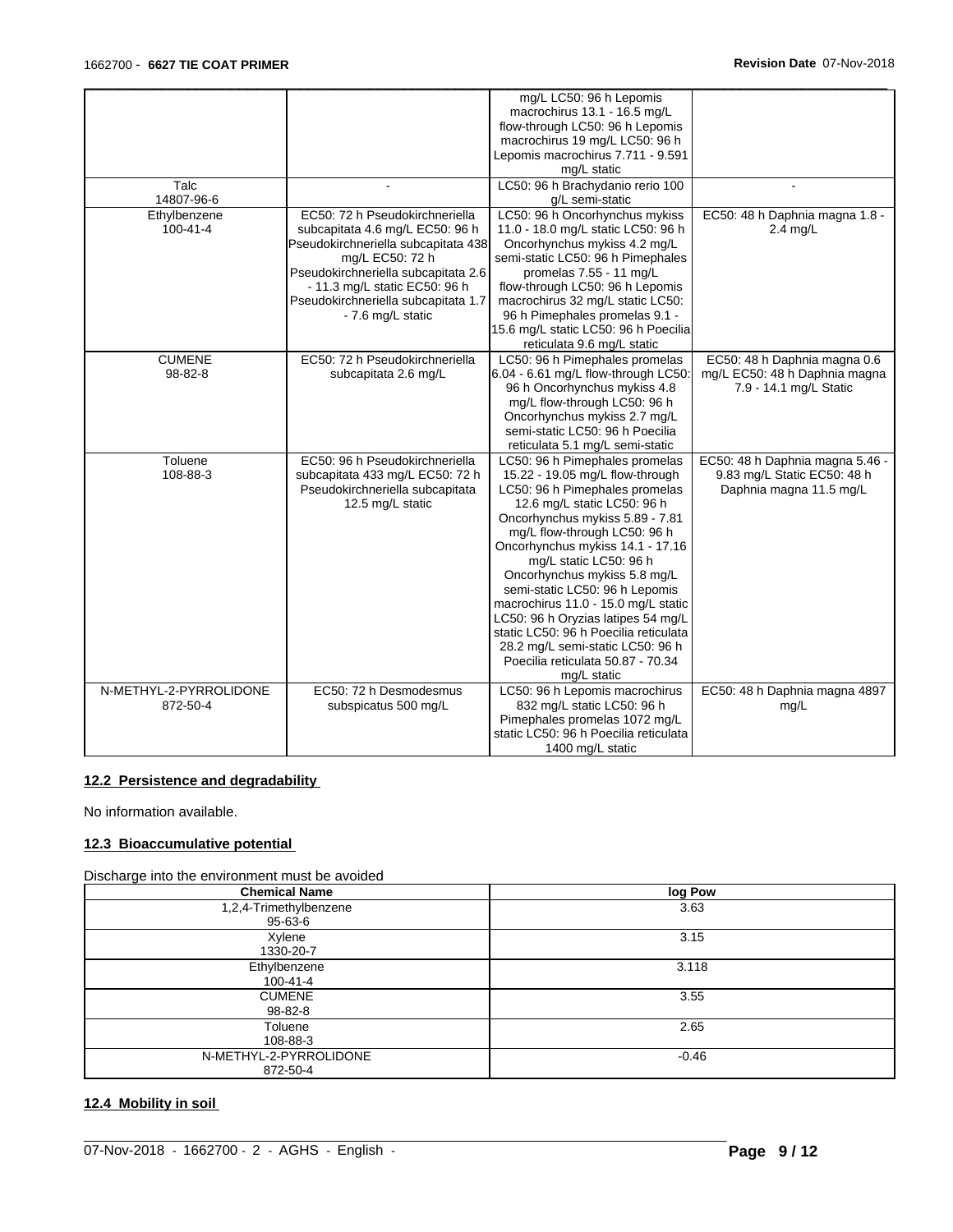No information available.

## **12.5 Other adverse effects**

No information available

## **13. Disposal Considerations**

 $\overline{\phantom{a}}$  ,  $\overline{\phantom{a}}$  ,  $\overline{\phantom{a}}$  ,  $\overline{\phantom{a}}$  ,  $\overline{\phantom{a}}$  ,  $\overline{\phantom{a}}$  ,  $\overline{\phantom{a}}$  ,  $\overline{\phantom{a}}$  ,  $\overline{\phantom{a}}$  ,  $\overline{\phantom{a}}$  ,  $\overline{\phantom{a}}$  ,  $\overline{\phantom{a}}$  ,  $\overline{\phantom{a}}$  ,  $\overline{\phantom{a}}$  ,  $\overline{\phantom{a}}$  ,  $\overline{\phantom{a}}$ 

## **13.1 Waste treatment methods**

Disposal should be in accordance with applicable regional, national and local laws and regulations.

| <b>14. Transport Information</b>    |                                                                                                                                                 |  |
|-------------------------------------|-------------------------------------------------------------------------------------------------------------------------------------------------|--|
| <b>Note</b>                         | DOT Ground - "Non-bulk shipments may be non-regulated per 49CFR 173.150(f)(2)"                                                                  |  |
| <b>DOT</b><br>Proper shipping name  | Not regulated (If shipped in NON BULK packaging by ground transport)<br>Limited quantity ORM-D : maximum inner quantity 1.3 g $(5.0 \text{ L})$ |  |
| <b>MEX</b>                          | no data available                                                                                                                               |  |
| <b>IMDG</b><br>Proper shipping name | UN1263. Paint. 3. III                                                                                                                           |  |
| <b>IATA</b><br>Proper shipping name | UN1263, Paint, 3, III                                                                                                                           |  |

|                                | 15. Regulatory information |
|--------------------------------|----------------------------|
| 15.1 International Inventories |                            |
| <b>TSCA</b>                    | Complies                   |
| <b>DSL</b>                     |                            |
| <b>EINECS/ELINCS</b>           |                            |
| <b>ENCS</b>                    |                            |
| <b>IECSC</b>                   | -                          |
| <b>KECL</b>                    |                            |
| <b>PICCS</b>                   | -                          |
| <b>AICS</b>                    | -                          |
| <b>NZIOC</b>                   |                            |

 **TSCA** - United States Toxic Substances Control Act Section 8(b) Inventory

 **DSL** - Canadian Domestic Substances List

 **EINECS/ELINCS** - European Inventory of Existing Chemical Substances/European List of Notified Chemical Substances

 **PICCS** - Philippines Inventory of Chemicals and Chemical Substances

 **ENCS** - Japan Existing and New Chemical Substances

 **IECSC** - China Inventory of Existing Chemical Substances

 **KECL** - Korean Existing and Evaluated Chemical Substances

 **PICCS** - Philippines Inventory of Chemicals and Chemical Substances

 **AICS** - Australian Inventory of Chemical Substances

 **NZIoC** - New Zealand Inventory of Chemicals

## **15.2 U.S. Federal Regulations**

## **SARA 313**

Section 313 of Title III of the Superfund Amendments and Reauthorization Act of 1986 (SARA). This product contains a chemical or chemicals which are subject to the reporting requirements of the Act and Title 40 of the Code of Federal Regulations, Part 372:

| Chemical<br>∵Name                        | 24<br>-----<br>Values.<br><b>Inresnoid</b><br>o I.<br>o. | Weight-<br>70  |  |
|------------------------------------------|----------------------------------------------------------|----------------|--|
| $\cdots$<br>ZINO<br>ז⊔כ<br>~<br>וכ.<br>. | . . ب                                                    | ാറ<br>30<br>∠∪ |  |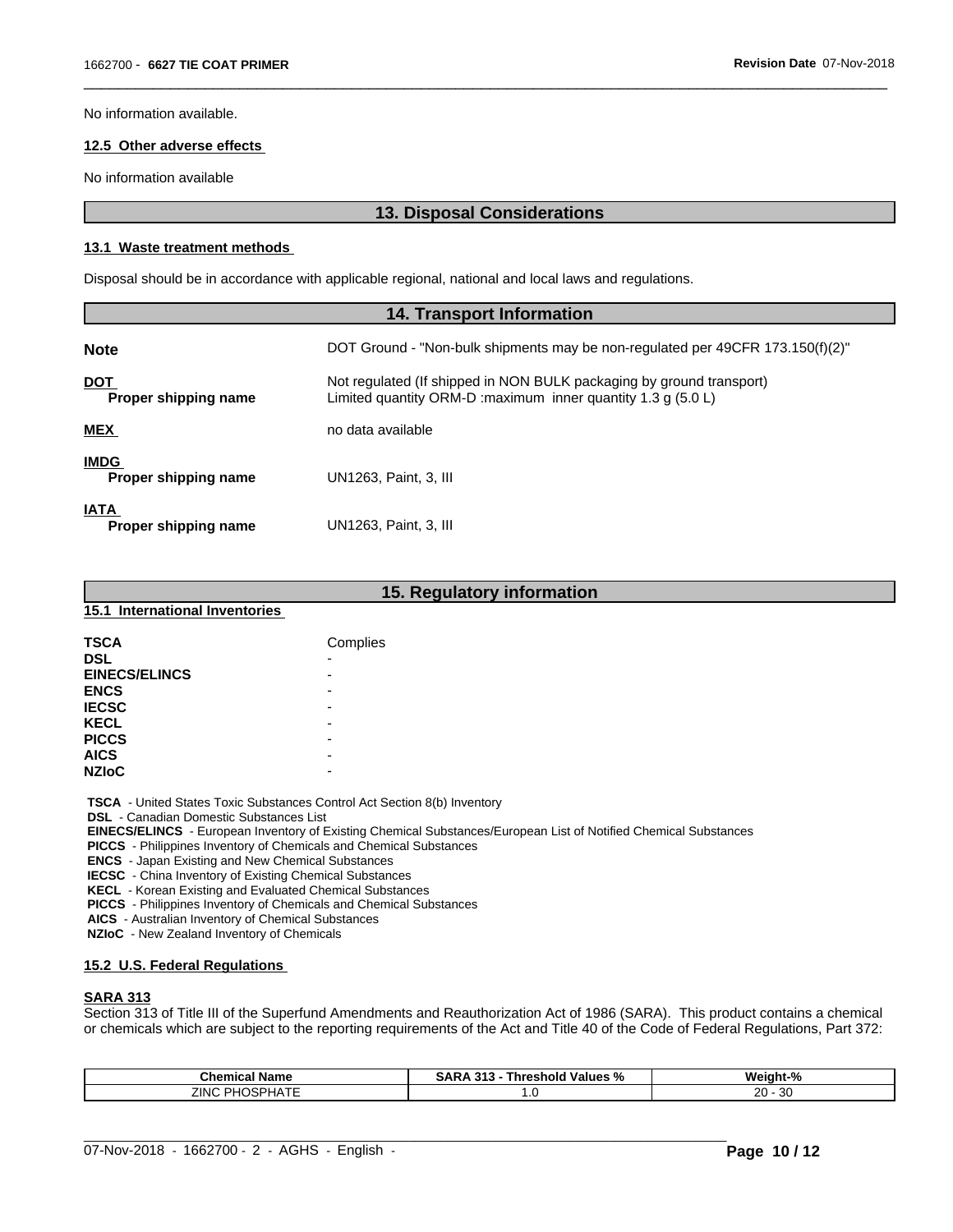| 7779-90-0                         |     |          |
|-----------------------------------|-----|----------|
| 1,2,4-Trimethylbenzene<br>95-63-6 | 1.U | $5 - 10$ |
| Xylene<br>1330-20-7               | 1.0 | $5 - 10$ |
| Ethylbenzene<br>100-41-4          | 0.1 | - 5      |

## **15.3 Pesticide Information**

Not applicable

#### **15.4 U.S. State Regulations**

## **California Proposition 65**

This product contains the following Proposition 65 chemicals:

| <b>Chemical Name</b>                                  | <b>California Prop. 65</b> |
|-------------------------------------------------------|----------------------------|
| Ethylbenzene - 100-41-4                               | Carcinogen                 |
| <b>CUMENE - 98-82-8</b>                               | Carcinogen                 |
| Toluene - 108-88-3                                    | Developmental              |
|                                                       | <b>Female Reproductive</b> |
| N-METHYL-2-PYRROLIDONE - 872-50-4                     | Developmental              |
| Crystalline silica (Quartz) (Respirable) - 14808-60-7 | Carcinogen                 |
| Carbon Tetrachloride (Impurity) - 56-23-5             | Carcinogen                 |
| Lead - 7439-92-1                                      | Carcinogen                 |
|                                                       | Developmental              |
|                                                       | Female Reproductive        |
|                                                       | Male Reproductive          |

## **16. Other information**

| <u>NFPA</u> | <b>Health Hazard 2</b> | $\blacksquare$ ammability $\lambda$ | Instability            | <b>Physical and chemical</b><br>hazards - |
|-------------|------------------------|-------------------------------------|------------------------|-------------------------------------------|
| <b>HMIS</b> | <b>Health Hazard 2</b> | Flammability 2                      | <b>Physical Hazard</b> | Personal protection $\lambda$             |

## **Legend:**

*ACGIH (American Conference of Governmental Industrial Hygienists) Ceiling* (C) *DOT (Department of Transportation) EPA (Environmental Protection Agency) IARC (International Agency for Research on Cancer) International Air Transport Association (IATA) International Maritime Dangerous Goods (IMDG) NIOSH (National Institute for Occupational Safety and Health) NTP (National Toxicology Program) OSHA (Occupational Safety and Health Administration of the US Department of Labor) PEL (Permissible Exposure Limit) Reportable Quantity (RQ) Skin designation* (S\*) *STEL (Short Term Exposure Limit) TLV® (Threshold Limit Value) TWA (time-weighted average)*

## **Revision Date** 07-Nov-2018

**Revision Note** No information available **Disclaimer**

The information provided on this SDS is correct to the best of our knowledge, information and belief at the date of its **publication. The information given isdesigned only as a guide for safe handling, use, processing, storage,** transportation, disposal and release and is not to be considered as a warranty or quality specification. The information relates only to the specific material designated and may not be valid for such material used in combination with any other **material or in any process,unless specified in the text.**